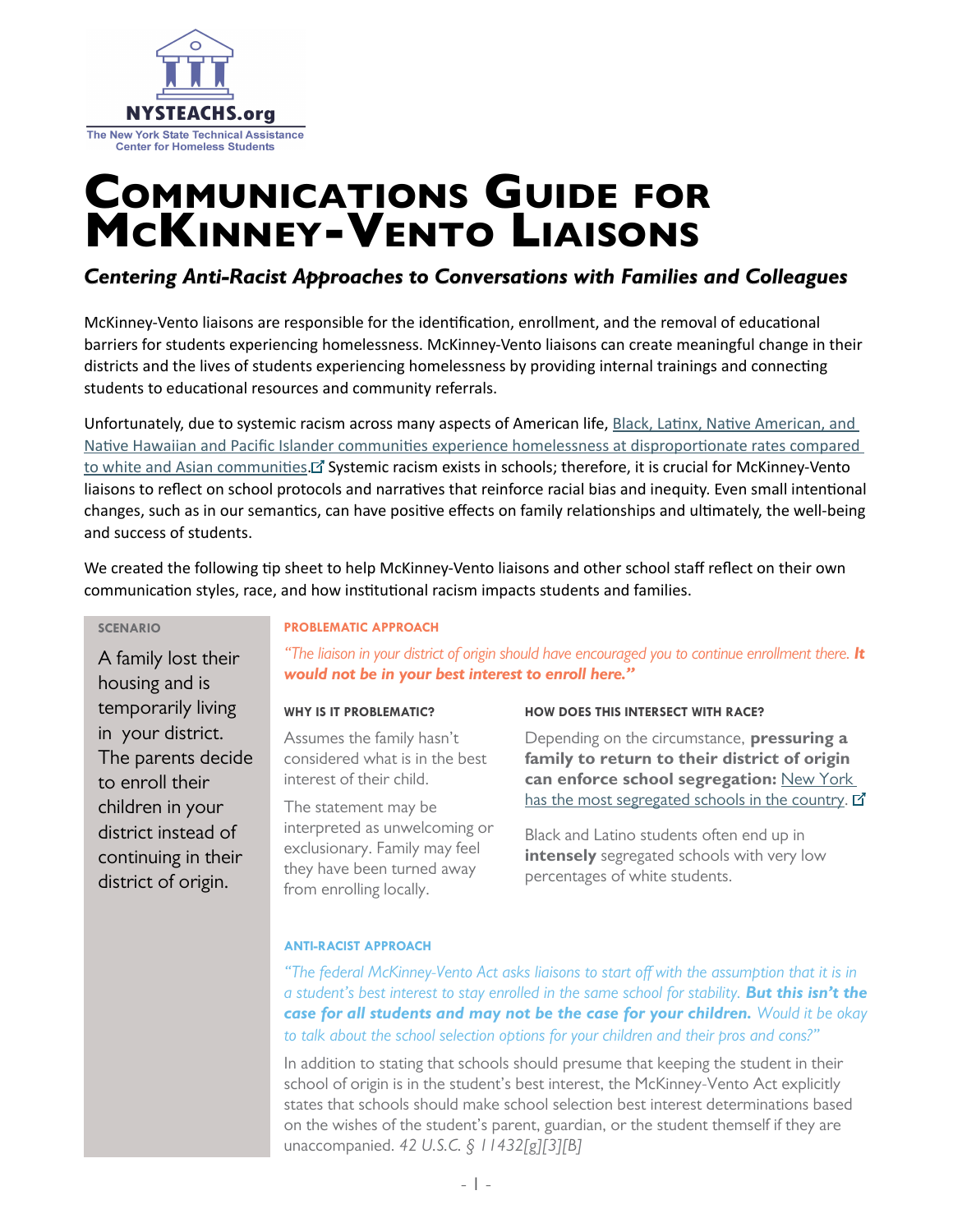#### **SCENARIO**

A temporarily housed unaccompanied youth is seeking enrollment in your district. The student has recently arrived from outside of the U.S and is missing their vaccination records.

#### **PROBLEMATIC APPROACH**

"You can enroll immediately but you need to obtain your immunization records in 30 days. I cannot allow you to return to school after that **because I need to keep the** other students safe."

#### **WHY IS IT PROBLEMATIC?**

Under federal and state law, it is the responsibility of the enrolling school district, not the student to obtain educational records including vaccinations.

Also, the student may interpret the statement as xenophobic and feel unwelcomed.

### **HOW DOES THIS INTERSECT WITH RACE?**

Some Americans associate countries outside of the U.S as underdeveloped in the public health sector.

However, **113 countries, including many** [countries in Latin America, have higher](https://www.adl.org/media/6950/download)  [vaccination rates for 1-year-olds than the U.S](https://www.adl.org/media/6950/download). 吖

In recent years, public figures have made inflammatory statements about immigrant populations. Now more than ever, liaisons should ensure these populations feel welcome.

# **ANTI-RACIST APPROACH**

"I know that most students who come from outside of the country have already **been vaccinated.** I will work to obtain these records for you. If you are missing any vaccinations, I can help you set up an appointment with our local county health department."

 $\bullet\bullet\bullet$ 

# **SCENARIO**

You have been asked to follow up with a family who is suspected of living outside of the district for several months. When you reach out to the family, they reveal they are living in temporarily housing.

# **PROBLEMATIC APPROACH**

"I will have to double check with my supervisor about your situation. When families do not immediately report a change of address, we may need to investigate for residency fraud."

### **WHY IS IT PROBLEMATIC?**

Assumes that a family may be lying about their housing situation to "cheat the system."

Shifts the responsibility of identification from the school district to the family.

#### **HOW DOES THIS INTERSECT WITH RACE?**

Unfortunately, the U.S has a long history of overpolicing and distrust of Black communities.

One [study](https://www.pewresearch.org/fact-tank/2020/06/03/10-things-we-know-about-race-and-policing-in-the-u-s/) II found nearly two-thirds of Black adults (65%) said they had been in situations where people acted as if they were suspicious of them because of their race or ethnicity compared to only a quarter of White adults who said that had happened to them.

Depending on the circumstances, comments about possible **residency fraud** may be perceived as distrust based on race.

# **ANTI-RACIST APPROACH**

"After experiencing a loss of housing, it is understandable for families to feel overwhelmed, concerned, or too busy to report a change of address. If it is okay with you, I would like to ask you a few more questions about your housing to find out if you qualify for **protections under the McKinney-Vento Act.**"